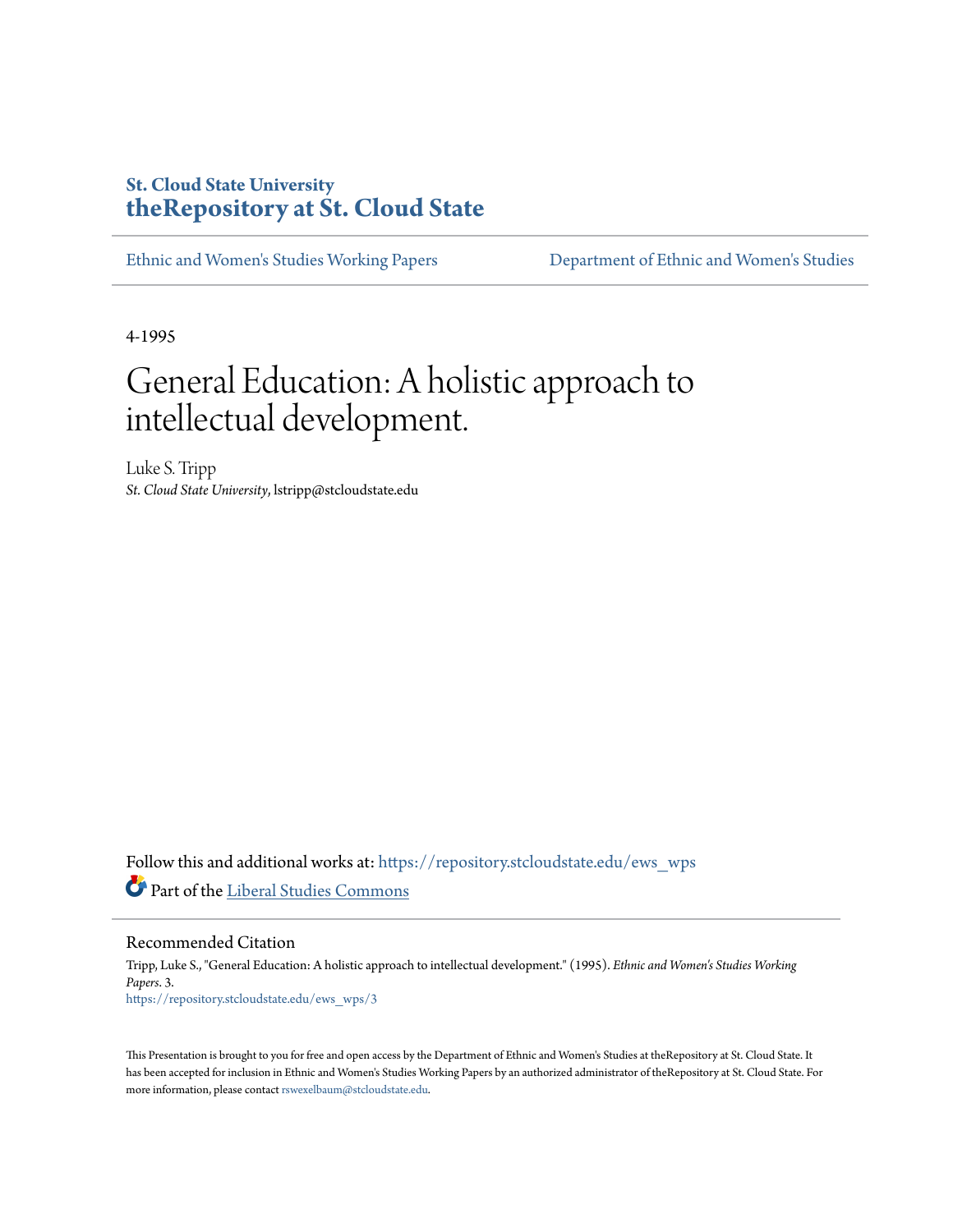# **General Education: A holistic approach to intellectual development**

"Looking Back, Looking Forward, and Pulling It Together: A Celebration of Teaching Excellence In the Minnesota State Universities," Bush Spring Symposium, Brooklyn Park, Minnesota.

April 27-28, 1995.

Educators generally agree that university-educated college graduates ought to have a broad educational background which includes studies in philosophy, humanities, fine arts, natural science, mathematics, and the social and behavioral sciences. Moreover, they believe that a general education program will help students broaden the scope of their knowledge and educational experiences, and that general education courses will help them develop and extend their capacity for inquiry and critical examination of human values.

Without the breath offered by a general education program, students tend to develop illusionary conceptions of themselves and others which are obstructive of clear thinking and mutually beneficial human exchange. The struggle for knowledge and clear thinking is not simply against ignorance, but more importantly against illusion. Clear independent thinking seeks truth below the surface and behind the images.

However, there is a tendency of students to view the general education program as, at best, peripheral to their educational goals and at worse a burden or an obstacle. For many students, general education courses are useless courses that are imposed on them. Where does this negative attitude come from?

It should not surprise us that many students feel that general education courses are useless. Students are molded by capitalist culture and strongly influenced by the continuing messages from government and business that knowledge that is truly valuable is the kind that has market value. Thus knowledge in areas like philosophy and humanities is considered less worthy of scholarly pursuit than knowledge in business and technology.

A concrete example of how educational policies and values are being shaped by political and economic forces that drive the university toward narrow specialization, which tends to undermine general education goals, is the effort of some politicians to pass legislation that does just that. In the Minnesota Senate, several powerful state senators have proposed a new funding formula (S.F. 1234) for higher education (Stranton, 1995). The new formula would:

- base state funding of colleges and universities on the number of diplomas and degrees they issue (instead of enrollment).
- require colleges and universities to provide tuition-free education to college graduates who are unable to find a job in a field related to their degree or diploma.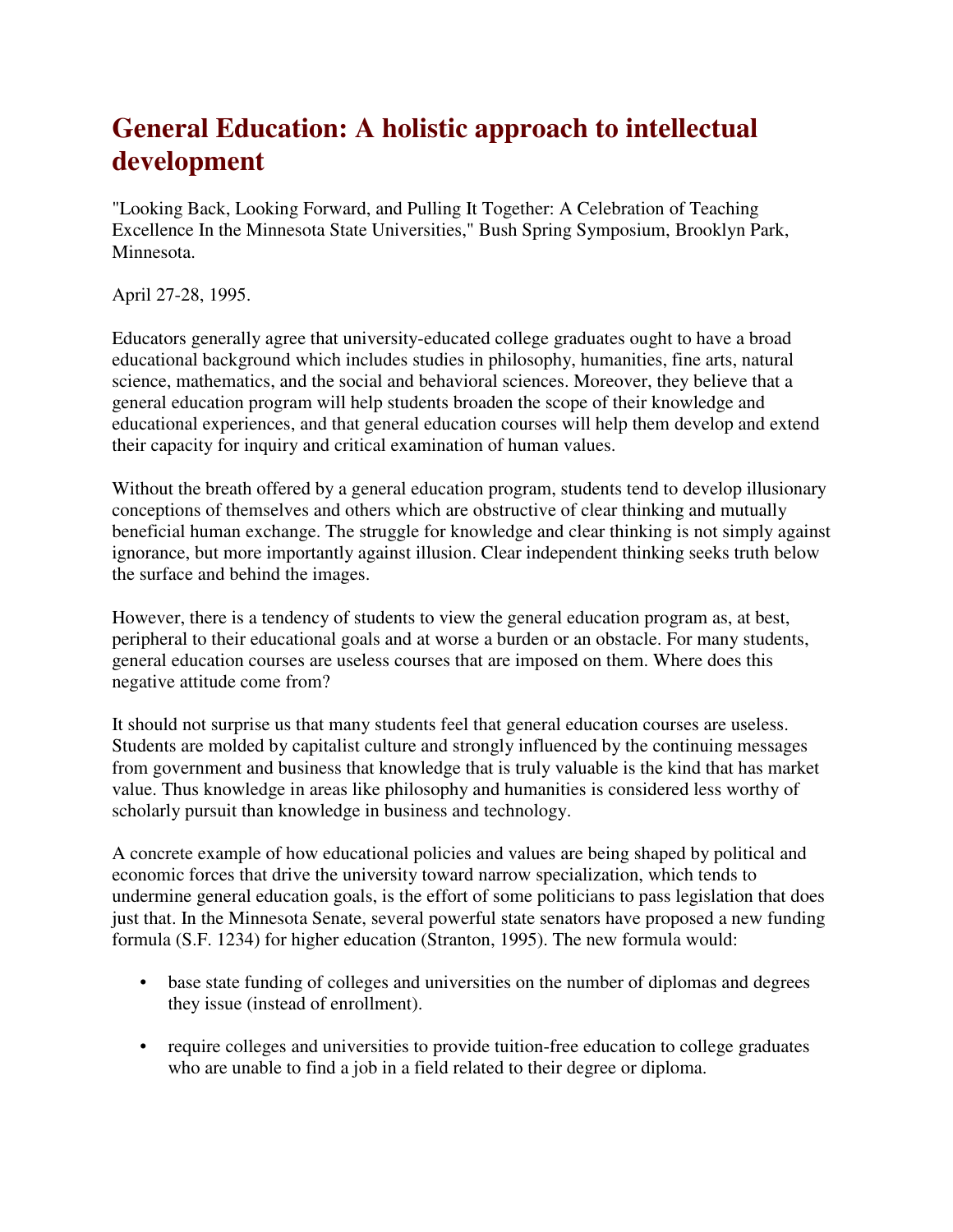Reflected in this "education" bill is the operative model of business with its emphasis on production and labor market conditions. The dominant values of capitalist culture present a formidable challenge to the efforts of educators to help students develop a broad and deep appreciation of knowledge, ideas, and things whose value defies measurement by market prices. We as educators are compelled to be strong advocates of general education lest the economic and political forces push the university more towards multi-specialization with less emphasis on general education.

We have to inform the public that a narrow university education is both educationally inadequate and illusionary in a rapidly changing world. Furthermore, we must persuade government officials that the general education program has great merit by more effectively explaining its goals. In the present adverse political climate, we must make the argument that: 1) general education offers a reasoned approach to helping students comprehend reality; 2) it is designed for all students; 3) it is a program of studying and grasping varied and deeper meanings of life; 4) it is concerned with personal and social transformation; and 5) it is designed to challenge students to analyze their own experience and determine how they fit and function in society.

The most critical problems facing human beings are social in nature: war, class oppression, racism, sexism, etc. In recognition of this, we need to revise the general education program to foster human sensitivity such as passion for justice, moral concern for the vulnerable, and empathy and caring for the victims of social injustice. Ron Karenga, a prominent educator, notes that:

Emotions are both instructive and inspiring. They should motivate critical engagement, under gird sensitivity to personal and social suffering of the masses and inform moral outrage against injustice. Human sensitivity or emotion is essential to critical understanding.

To teach general education courses effectively, we must not only develop good ways of helping students learn about things but also stimulate interest in social, political, and economic affairs at all levels. We need to help our students develop the perspective that the general education program represents both the core and the scope of their education while their academic major represents an area of concentration or focus, but not the base for their full intellectual growth.

#### **More specifically, a general education should:**

- provide opportunities for students to both challenge and change in the light of new and compelling evidence and circumstances,
- create tension between firm convictions rooted in moral, religious and political views and values, and critical thought,
- promote fact-facing, open-mindedness, intellectual flexibility and sensitivity to the demands of new experience and knowledge in the context of a constantly changing reality,
- undermine and overthrow constraints on human thought and freedom,
- encourage commitment to higher values like truth, freedom, justice, and equalitycategories of moral concerns,